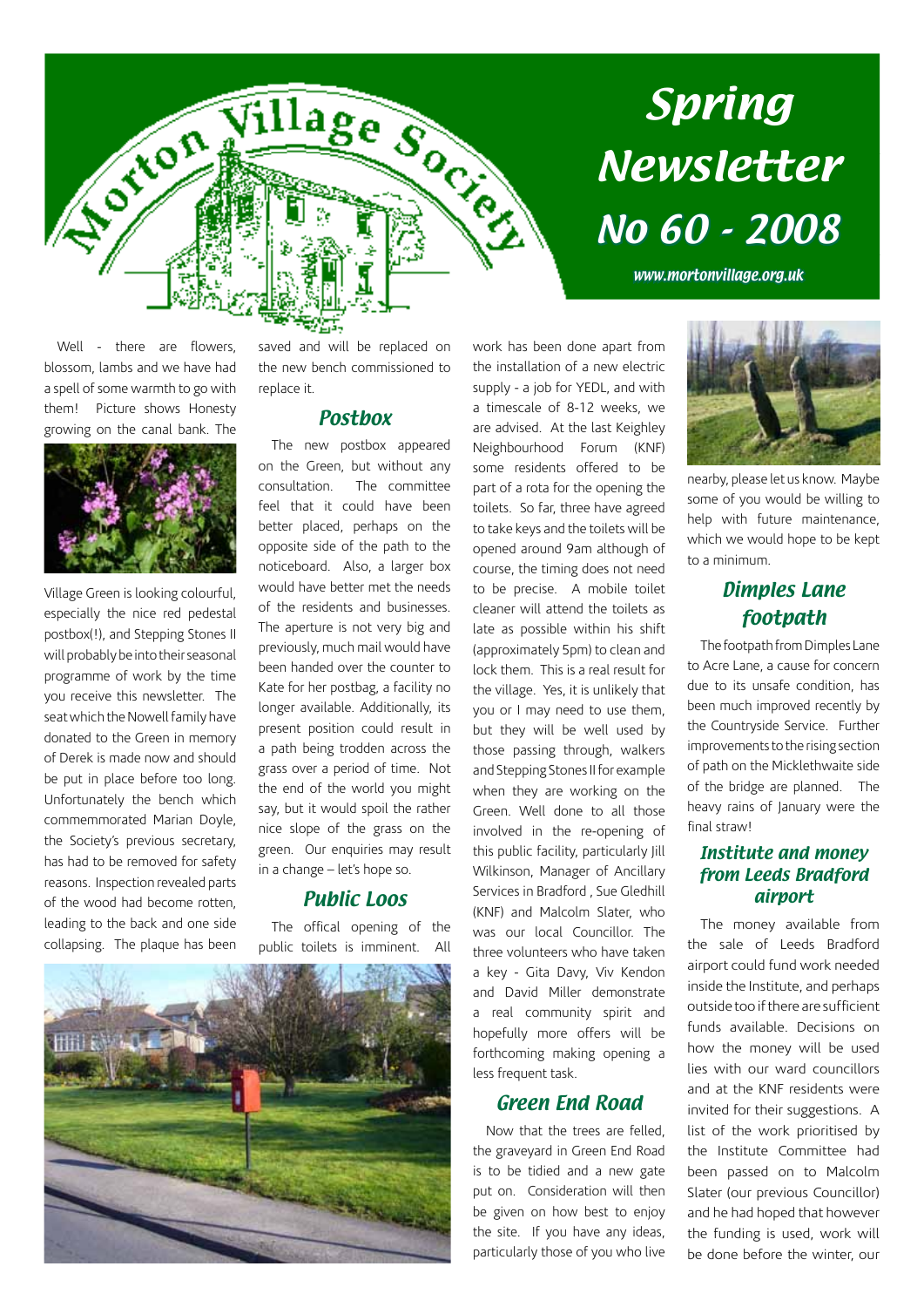new Councillor Dorothy Clamp has taken over our case and is looking after our interests. As far as the Institute is concerned, a new boiler comes top of the list. Outside, we should like to see a proper path put across to Cliffestone Drive from the trim trail. This would be a big improvement on the trodden, track there now which, during a good part of the year, is very soft and muddy. The footpath down Morton Lane below St. Luke's Church is narrow, and using the Recreation Ground and Cliffestone Drive would be a much safer alternative, particularly with young children, pushchairs etc.

This summer could see some planters outside the Institute, enhancing the centre of the village, if things can be organised in time. Mick and Kate won an award last year for their displays at The Pantry which lent a lot of extra colour.

# Jack Hiley 1926-2008

Jack Hiley a well known and much respected Morton resident sadly died on May 10th. Many older residents will remember Jack from his mobile fruit and vegetable van.

Jack was born in Morton and involved in many village activities over the years, including being a life long member of the Chapel, and will be sadly missed by many other organisations. We send our condolences to Alma and the family.

*Watch out – the Best Kept Garden judge is about. We are happy that this event will take place again this year - it could be YOU!!*



*We are looking for unsightly areas in the village that as the Society can tidy up - here is an area at the bottom of Green End Road, though we are not sure of* 

## good sing?!

Do you like a

Are you a closet singer, giving your finest performances in the privacy of the bath or car? Why not come along and add your voice to others and enjoy the pleasure of a good sing? The choir at St. Luke's Church in the village always welcomes new members. The group consists currently of about 12-15 regular members - if you've been in the Busfeild on a Wednesday evening between 9 and 10 you've probably seen us there, as choir practices (8-9 in the church) are always followed by refreshments, and plenty of laughter and chat!

Just as the church likes to feel that it is a significant part of village life, so too the choir is very much for everybody in East Morton and the surrounding area. We do sing mostly church music, but you don't have to be a formal church member or even a committed believer - all you need is an open mind, a sense of fun, and a love of singing. The items we practice each week form a part of Sunday services, and once or twice a year we perform music on a slightly larger scale for special occasions like Christmas and Easter.

As regards musical ability - our singers are enthusiastic amateurs, and not all of us can read music (or even sing in tune sometimes!) but we are fortunate in having a very capable and long-suffering choir mistress, who generally manages to produce something reasonably harmonious from her motley crew! If you like to sing, and fancy doing so with a group of similar enthusiasts why not get in touch? Drop in any Wednesday and give it a try - no obligation to join if you decide it's not really for you! To find out more you can reach our choir leader, Sally Dow, on 01274 565479. Or just call at the Busfeild any Wednesday after 9pm - you can't miss us!

### Morton Village **Lottery**

From small beginnings we now have over 400 members, as the number of members has increased so has the number and value of the prizes. Now standing at £75, £50, £25, £15 and £10 a month with a Gala bonus prize of £150.

Our aim is now to have a regular 500 members and to be able to enhance your village even more.

Why not come along and pull the winning numbers and join us for a drink in the Busfeild Arms on 1st Tuesday each month at 8pm.

#### **Latest winners:**

#### **February**

£75 A Sohepme; £40 C Stansfield; £25 C Iwachiw; £10 D Marsh

#### **March**

£75 D Bradley; £50 R Holdsworth; £25 M Millar; £10 K Holmes

#### **April**

£75 JT Walton; £50 S Shin £25 M McCormack; £15 V McCann

#### **May**

£75 L Booth; £50 J Whitaker £25 SP & SC Foster; £15 A Brown; £10 P Heaton

#### **The 27th Annual General Meeting will be held in the Institute on 22nd July 2008 at 7.30pm**

If you are interested in joining the committee then please contact Mary Appleby on 567456 before the AGM.

The Village Society is here to help you on local issues and together with the Neighbourhood Forum both aim to preserve your village. You are invited to come along and let us have your comments, ideas and suggestions to help us.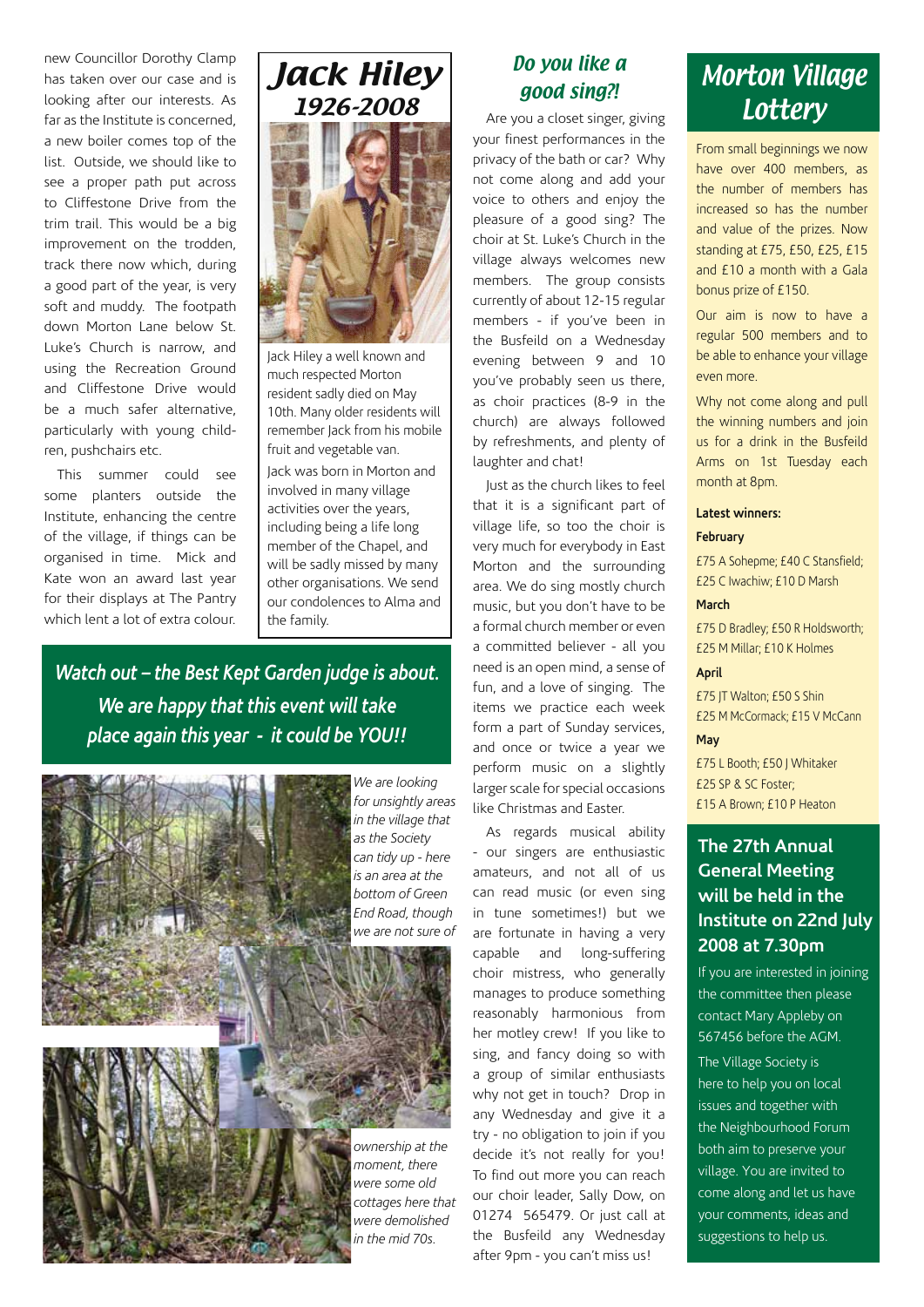

## East Morton **School**



#### Anne Scott retires from school

Ann Scott retired from school after nine years working as a teaching assistant and lately Parental Involvement Officer. She has worked with many of our parents organising both dads' and mums' days in school and also evening events when parents and children can have fun together baking cakes, racing scalelectrix cars and making robots to name but a few. She also helped organise our very popular community lunch afternoons where Year Four children serve lunch and chat to members of the community.

Ann, along with her husband Dale, also ran the schools' very successful gardening club helping to create this beautiful area in the school grounds.

Ann previously worked at Grange Middle School before moving to East Morton nine years ago.

"She is loved by the children and very much appreciated by all the parents and staff; we will miss her but wish her well for a long and happy retirement.

*Photographed with left to right: Harry Preston, Tom Grace and Fiona Bailey.* 

## St Luke's **Church**

Hi there from St Luke's – we thought it would be lovely to introduce ourselves.

Each Sunday we enjoy meeting together, singing hymns, praying and sharing round God's Word and, at the same time, blocking Morton Lane for the couple of hours when we hold our main service, but there's more to us that that!

We love being part of the Community so you will find us fielding teams for the Village Quiz and, being the highly intelligent people we are, quite often winning it. Some may claim that, with God on our side we have an unfair advantage, but we don't see that as a problem! We also love to join in with the Gala, allowing our musical abilities (or otherwise) to show clearly and, six months later, you'll find us helping in the Busfeild Arms with carol singing. In fact, those of you who frequent that hostelry, may already have met those of our choir who spend a time after choir practice on a Wednesday evening making sure their vocal cords are well lubricated after all their hard work.

Like all churches, finance is sometimes a struggle, especially when the organ runs out of puff as it did in February, but we have managed to get the blower replaced and are using some of the funds raised by the wine-tasting in January to start on the repayment of the loan. The Steeton Male Voice Choir are performing in early May and we trust that many of you will have enjoyed that, as much as you enjoyed the wine-tasting. We

### Institute Notes

At the AGM of the institute committee, it was felt we should have closer ties with the Village Society to give us fresh ideas for moving forward, and with this in mind it was proposed the two committees should meet together under the chairmanship of David.

The first combined meeting took place in April and most people thought it extremely worthwhile. Two new members joined the committee, Paul and Stasia Lonsdale, they are most welcome. One of our members, Florence Bramall is ill, we wish her a speedy recovery.

#### Institute information from Gill Clarke - Bookings Secretary

The Institute continues to serve the individuals and organisations of the village and local community. The main hall area and annexe is in regular demand for private hire for family celebrations, mainly children's birthday parties where there is ample room for all, for entertainment, eating and running around. The booking number to ring for such events is in the Institute window.

Many organisations and individuals hire the Hall on a regular weekly basis to provide services, expertise and social events for themselves or for the village. See the timetable below or make enquiries via the booking secretary on 01274 566504. In addition there are one-off social events held by various groups, the Sea Cadets, the Young Farmers, Church and WI Coffee mornings, jumble sales and lunches - the Village Quiz Night, the Gala Children's Christmas Party and the Gala event intself are regularly set around the Village Hall.

The Snooker Room houses a full sized table and can be booked for regular slots during the week by committed enthusiasts, under the supervision of at least one adult over 21 years of age. A newly constructed meeting room enables local MP surgeries, Neighbourhood Forum Meetings and various club AGMs to be held whilst other events are going on in the Hall.

Please note that the hiring rates have recently been increased to £10 per hour for private weekend and week day hire and £5 for the regular organisation bookings and meetings - still considered to be a very good rate!

It would be good to see the Institute building remain at the hub of the village. Please help support it with your bookings and participation in events.

**Timetable of regular weekly bookings of the Institute building**

| AM                                        | PM                             |                                   |
|-------------------------------------------|--------------------------------|-----------------------------------|
| Monday                                    | Brownies.<br>Young Farmers 8pm | Cubs 6pm                          |
| Tuesday<br>and Toddlers<br>9.30am-11.30am | Play Group/Mothers<br>7.30pm.  | WI 2nd Tuesday                    |
| Wednesday<br>Language Group               | New pre-school                 | Yoga<br>Whist Drive 2nd Wednesday |
| Thursday                                  |                                | Keep Fit                          |
| Friday                                    |                                | Dance group                       |
|                                           |                                |                                   |

are also looking at development within the church and are levelling the floor at the front and carpeting that and a bit more. Many thanks to those in the village who have been so generous in their contributions towards this.

When the church was built in 1851, church-going was almost compulsory but numbers have dropped since then. However, the church is still there for those who live in the area and, if we can be of any use to you, please give us a ring. Meanwhile, we'll continue to remind you of our presence by blocking Morton Lane for a couple of hours each Sunday morning!